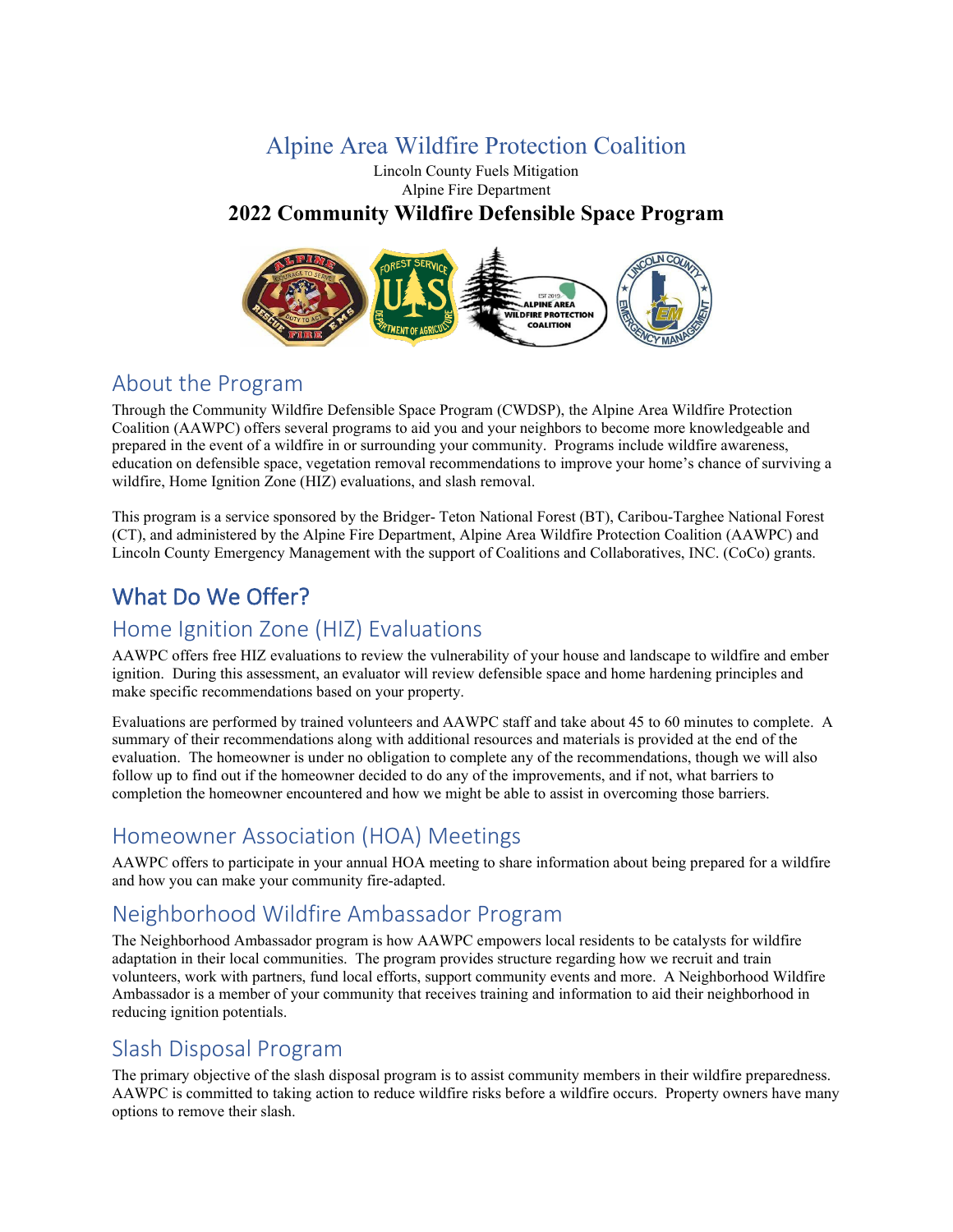#### Alpine Community Slash Pile

This Alpine Community Slash Pile is a privilege to the community of Alpine and if abused it will not remain accessible to the public. The slash pile is located behind Melvin's Brewery and is only accessible when the water is low. In the spring/ summer the Alpine Fire Department burns the pile. **The pile is for vegetative slash only, no construction material or garbage allowed!** We ask that you try to pile up you slash as close as possible to the existing pile.

#### Chipping Program and Chipper Day

The Chipping Program was initiated in 2020 to assist subdivisions in the community a way to clean up their properties and have the vegetation picked up while creating defensible space in the event of a wildfire. AAWPC saw that while community members were willing to clean up their properties and make them more fire safe, there was not a mechanism to easily remove the vegetation off site. We recognized that other communities in the county and other areas had similar programs with outstanding participation, so we decided to initiate the Chipping Program. AAWPC has had 3 very successful Chipper Days with a total amount of 150 cubic yards of vegetation chipped.

To be eligible for the chipping program and to facilitate your own neighborhood Chipper Day:

- 1. Member of AAWPC must present to you and your HOA the importance of Defensible Space.
- 2. It is highly recommended that a certified member of AAWPC conduct a Home Ignition Zone (HIZ) evaluation. This will provide you valuable material and suggestions on how to harden your home and create defensible space in the event of a wildfire**\***.
- 3. Decide if a Chipper Day is the best option for you and schedule one through AAWPC.
- 4. Volunteer to help on day of chipping, provide in-kind funding or donate monetarily to maintain chipper and equipment **\*\*.**

**\***Given the number of participants and the amount of funding available, we do not have the capacity to chip extremely large amounts of slash per landowner at one time. It is best to work systematically through your property starting from your home outward. Work with your AAWPC contact to determine how much material is too much for the Chipping Program to accommodate at one time and what method of slash disposal might be best for you and your neighbors.

**\*\***AAWPC has facilitated four Chipper Days over the past two years with participation from USFS (Bridger-Teton & Caribou-Targhee), BLM, Alpine Fire Department, Lincoln County, and public. With personnel costs, the chipper, dump trailers and trucks, the Chipper Day costs AAWPC upwards of \$8,000 - \$10,000 per event. Your assistance hauling material or towing a trailer is extremely helpful! If you are unable to assist during the Chipper Day, you may want to consider a monetary donation (Se[e Donations](#page-2-0) below).



Where do the chips go? Chips will be blown into a trailer and removed from the property to an offsite company or location that will utilize the chips**. If you would like the chips to remain on your property please note on your Time, Activity, and Equipment Reporting Form (See below).** Chips may be utilized on your property. However, it is not recommended to use the chips as landscaping due to the fire hazard.

**Lincoln County Road and Bridge has kindly donated the chipper this year!!!**

*Figure 1. Chipper Day – September 2021.*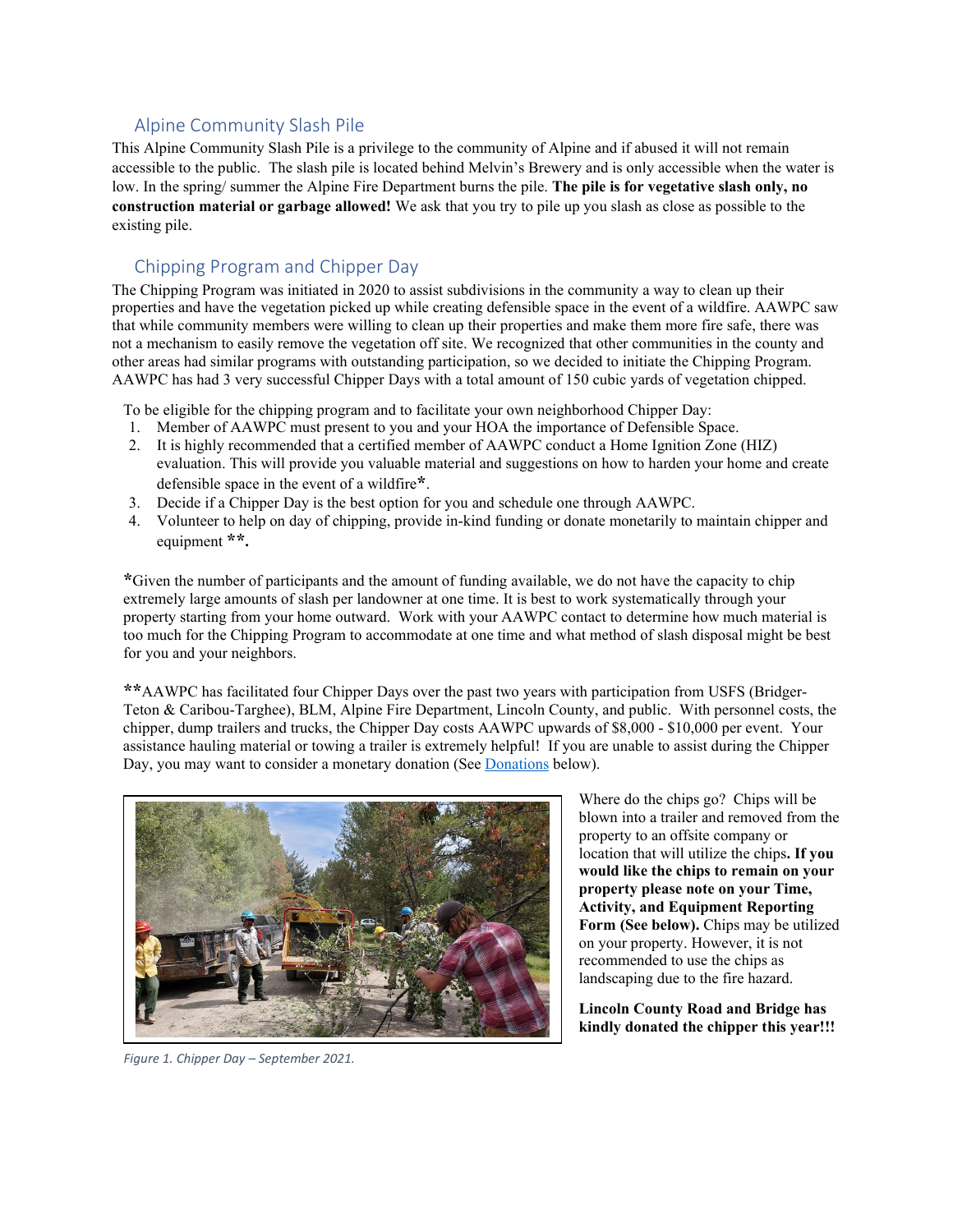### Contractor Options

A contractor might be a better option for you. There are several contractors in the Star Valley, Teton County, and Idaho areas who could help you remove it. These contractors are knowledgeable in Firewise landscaping and can help you in removing your vegetation. AAWPC has a list of these contractors and would be glad to give you a copy upon request.

# Tracking, Activity, and Equipment Reporting Form - All

Aspects of AAWPC operates on grant funding so **YOUR TIME COUNTS**!!! Your personal investment of time and cash helps to provide "matching" contributions to the project and future grants; enabling AAWPC to provide administrative services for the program, to the Alpine Fire Department for firefighter time and other costs in lieu of a contractor and pay it forward to help your neighbors.

Track all landowner contributions on the attached **[Time, Activity, and Equipment Reporting Form](#page-6-0)**: which includes *In-kind Cash Contributions* and *In-kind Time Contributions*. *Cash* contributions include contracted work, gas, mileage, etc. *Time* contributions are labor or hours working in your yard that results in defensible space. These contributions show grantors that you have invested time and money and are willing to do the work to become fireadapted. Turn in the reporting form to your Neighborhood Ambassador, Lincoln County Mitigation Specialist, or to the Alpine Fire Department.

#### **FAQ:**

#### **1. Can I be reimbursed?**

Services rendered by a third party, such as hiring for brush removal/thinning and paid for by the landowner are not eligible for reimbursement. However, the expenses can be considered an in-kind match if the receipt for good and services is attached to and documented on the Landowner Release and Reporting Form.

#### **2. To take advantage of any of the AAWPC programs offered, is it required that I provide a specific in-kind hour donation?**

While AAWPC does not have a required specific in-kind hour donation, we encourage each landowner to pursue fuels reductions on their property and record their hours they put into fuels-based fire mitigation on their property.

# Landowner Release – Required for Chipper Day

Complete and submit the attached **[Landowner Release Form](#page-5-0)**, including receipts for services rendered, to AAWPC. If we do not receive the Release Form, the chipper will not be scheduled to chip at your home. AAWPC or Alpine Fire may perform a cursory assessment following the form submittal deadline to ensure that piles meet the Guidelines specified below prior to Chipping Day.

### <span id="page-2-0"></span>Donations

We would very much appreciate your help on the day of the chipping event in your neighborhood or in other aspects of our CWDSP, but if that is not an option for you then a monetary donation will be accepted. Your donation will go to an Account for AAWPC that is held by High Country RC&D in Idaho who is acting as a fiscal sponsor for AAWPC. Donations will go towards repairs, rentals, or printing educational material to advertise the chipper days in the community.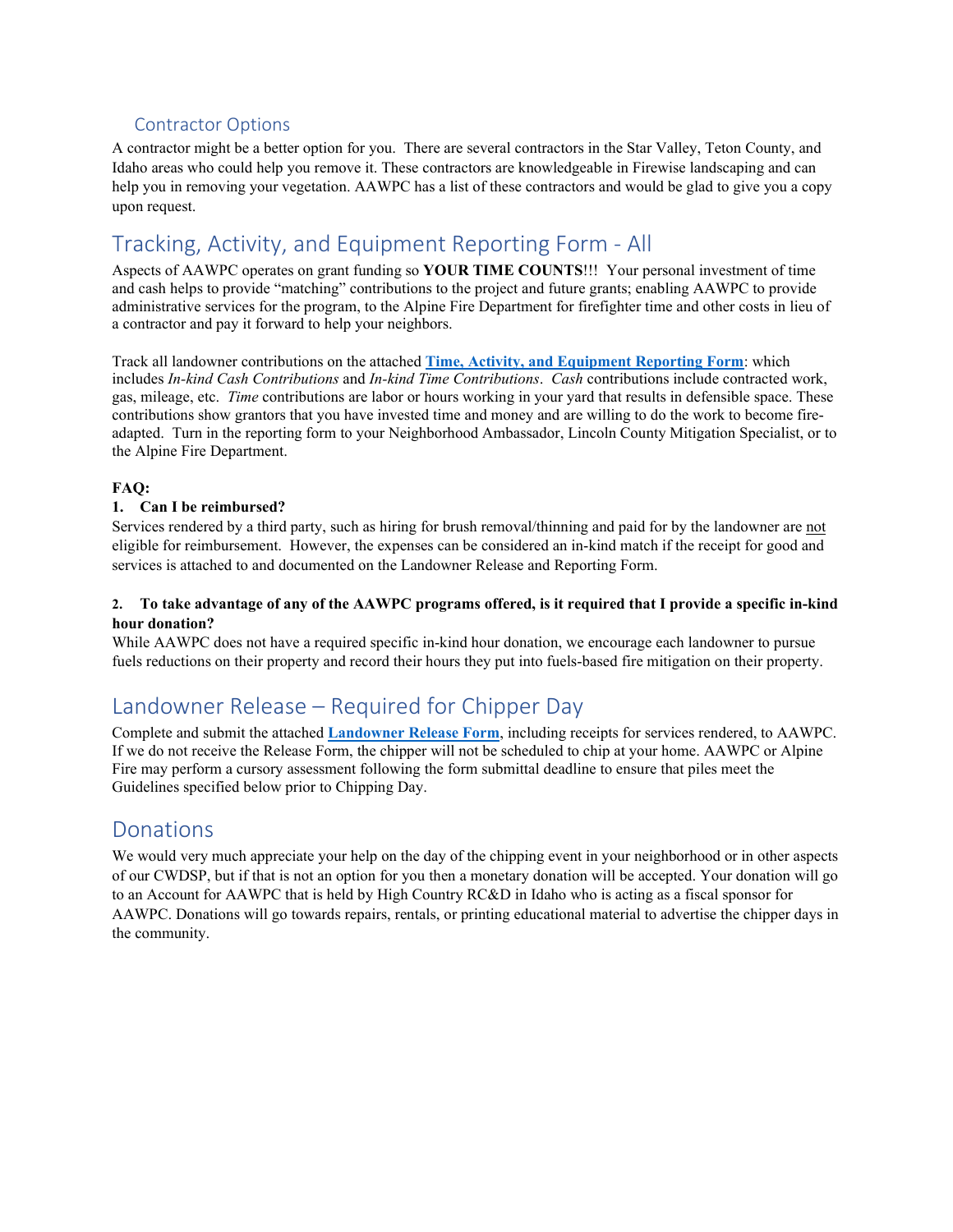# Fuels Reduction/Defensible Space Guidelines

Modifying the amount of vegetation near a home is important to reduce fire behavior in the event of a wildfire. We encourage landowners to:

- 1) Reduce vegetation, brush and limbs within 30 feet of their home and then move outward,
- 2) Create safe evacuation routes for yourself and emergency vehicles, and
- 3) Remove understory vegetation to improve forest health.

Landowner created safe evacuation route and clear path for emergency vehicles.





Defensible space is created by modifying vegetation around structures out to a minimum of 30 feet.

Landowner removed small frees and brush to reduce fire risk and improve forest health. Excess material was chipped and scattered on site to return vital nutrients to the soil.



### Home Ignition Zone (HIZ) Guidelines

The home ignition zone is broken up into three different zones and help reduce the chance of fire reaching your home, see below. *In order to participate in the chipper day in your neighborhood you must receive a Home Ignition Zone (HIZ) evaluation by a member of the Alpine Area Wildfire Protection Coalition (AAWPC).* This evaluation will help you see where your home and property stand in the event of a wildfire. When receiving this evaluation, we will talk to you about how to harden your home as well as create a defensible space. Once your evaluation is completed you will be told which zone to work. The following is a breakdown of the zones and the recommendations in each.

- 1. Immediate zone: 0-5ft
	- a. Use hard scape such as concrete or noncombustible rock mulch around your home.
	- b. Clean roofs and gutters of dead leaves, debris and pine needles.
	- c. Store firewood and other combustible materials away from your home, garage or attached deck.
	- d. Prune away touching or over-hanging branches from the roof to a distance of at least 10 feet.
	- e. Replace or repair any loose or missing shingles or roof tiles to prevent ember penetration.
	- f. Rake and remove flammable vegetation, such as leaves and needles or wood mulch, from underneath your deck and away from your home.
	- g. Use non-wood, low-growing herbaceous vegetation. Succulents, or other fire-resistant plants, are recommended choices.
- 2. Intermediate zone: 5-30 ft or property line
	- a. Create vegetation groups or islands to break up continuous fuels around your home.
	- b. Remove ladder fuels to create a separation between low-level vegetation and tree canopies and keep fire from climbing into trees.
	- c. Remove leaf and needle debris from the yard.
	- d. Keep lawns, native grasses, and wildflowers less than four inches in height.
	- e. Store firewood and other combustible materials away from outbuildings, such as a shed or barn.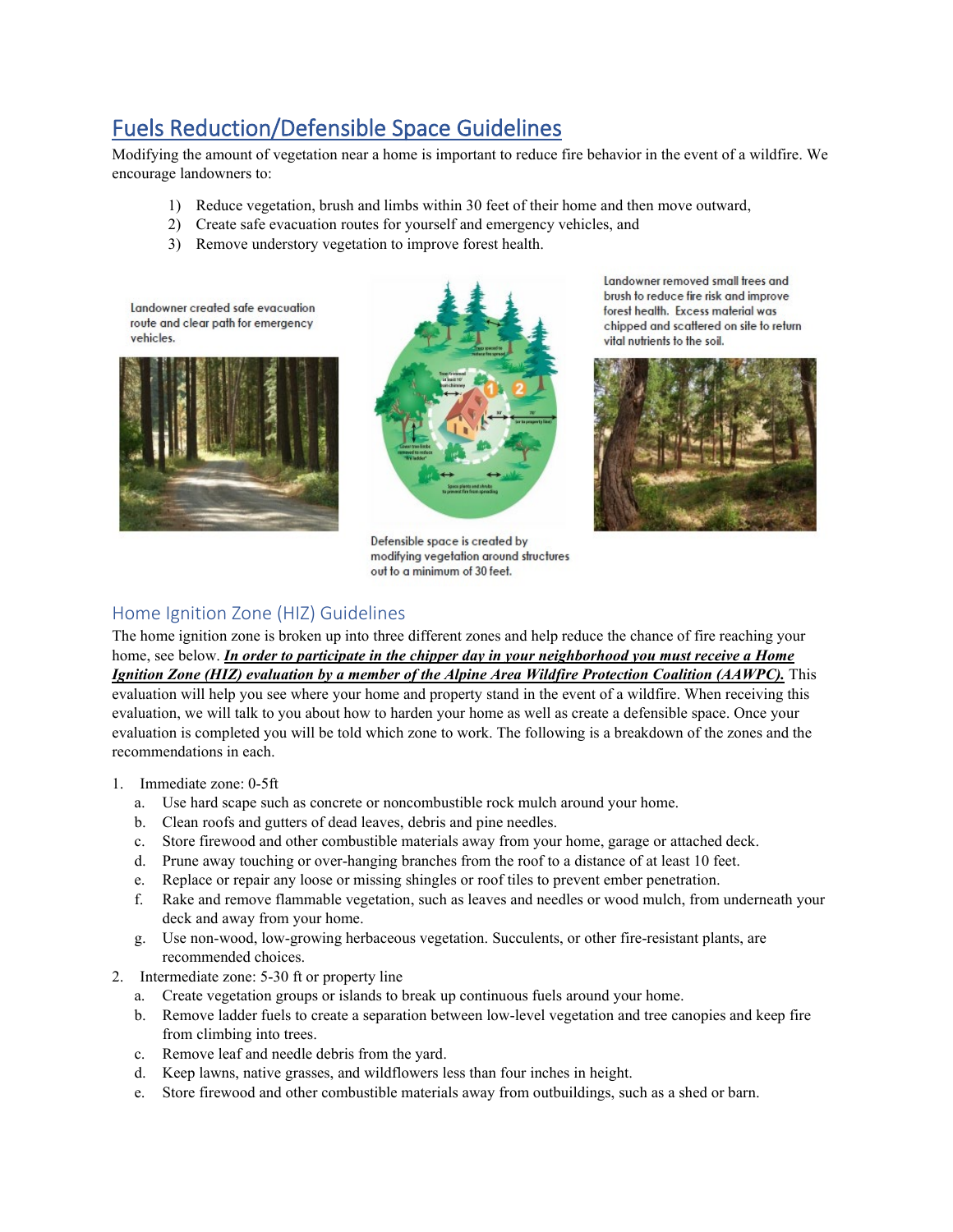- f. Move trailers, recreational vehicles, storage sheds and other combustible structures out of this zone and into zone 3. If unable to move, create defensible space around them as if they were a part of your home.
- 3. Extended zone: 30-100ft or property line
	- a. Create and maintain a minimum of 10 feet between the tops of trees.
	- b. Safely remove ladder fuels up to a height of 10 feet, while retaining at least 75% of the foliage to create separation between the ground and tree branches. This keeps fire from climbing into the canopies of the trees.
	- c. Store firewood in this area, keeping a safe distance from your property.
	- d. Create space between shrubs and trees to eliminate a continuous fuel bed at the ground level.
	- e. Remove dead trees, shrubs and all other dead or dry vegetation.
	- f. Create separation between your property and neighbors. Consider your trees may pose a greater risk to your neighbor than to your home.

### Pile Specifications for Chipper Day

#### **Acceptable Piles and Access**

- $\checkmark$  Piled woody limbs and branches only, up to 4" in diameter.
- $\checkmark$  Stack piles neatly (no bags), with cut ends facing the road.
- $\checkmark$  Piles must be within 5' of the roadway or driveway, but please do not block the drainage ditches in case a storm comes through after you pile.
- $\checkmark$  Limit pile size to 5' high
- $\checkmark$  No limit to the length of limbs or branches (longer lengths are preferable)
- $\checkmark$  No limit as to the number of or length of piles
- $\checkmark$  Chipping services will be provided so long as access for the chipping equipment is safe and adequate for turning around.

### **Unacceptable Piles and Access**

- $\checkmark$  Old, rotten wood greater than 4" in diameter
- $\checkmark$  Construction or building materials
- Bags
- Trash, weeds, vines, flower stems, and other trimmings such as sticks and twigs
- Root wads, stumps, dirt or rocks
- $\checkmark$  Grass clippings or leaves
- $\checkmark$  Woody material with nails or wire

Unacceptable piles or materials will not be chipped.



### **Contacts**

For more information, please reach out to:

**Lincoln County Mitigation Specialist:** Patty Pringle **Phone**: 307-679-8574 **Email**: [ppringle@lcwy.org](mailto:ppringle@lcwy.org)

**AAWPC Chair:** Chuck Butterfield **Phone:** 307-413-4800 **Email:** chuck@y2consultants.com

**Alpine Fire Department Email:** alpinefire.vogt@gmail.com

See us on Facebook at **facebook.com/AlpineWildfireProtection/**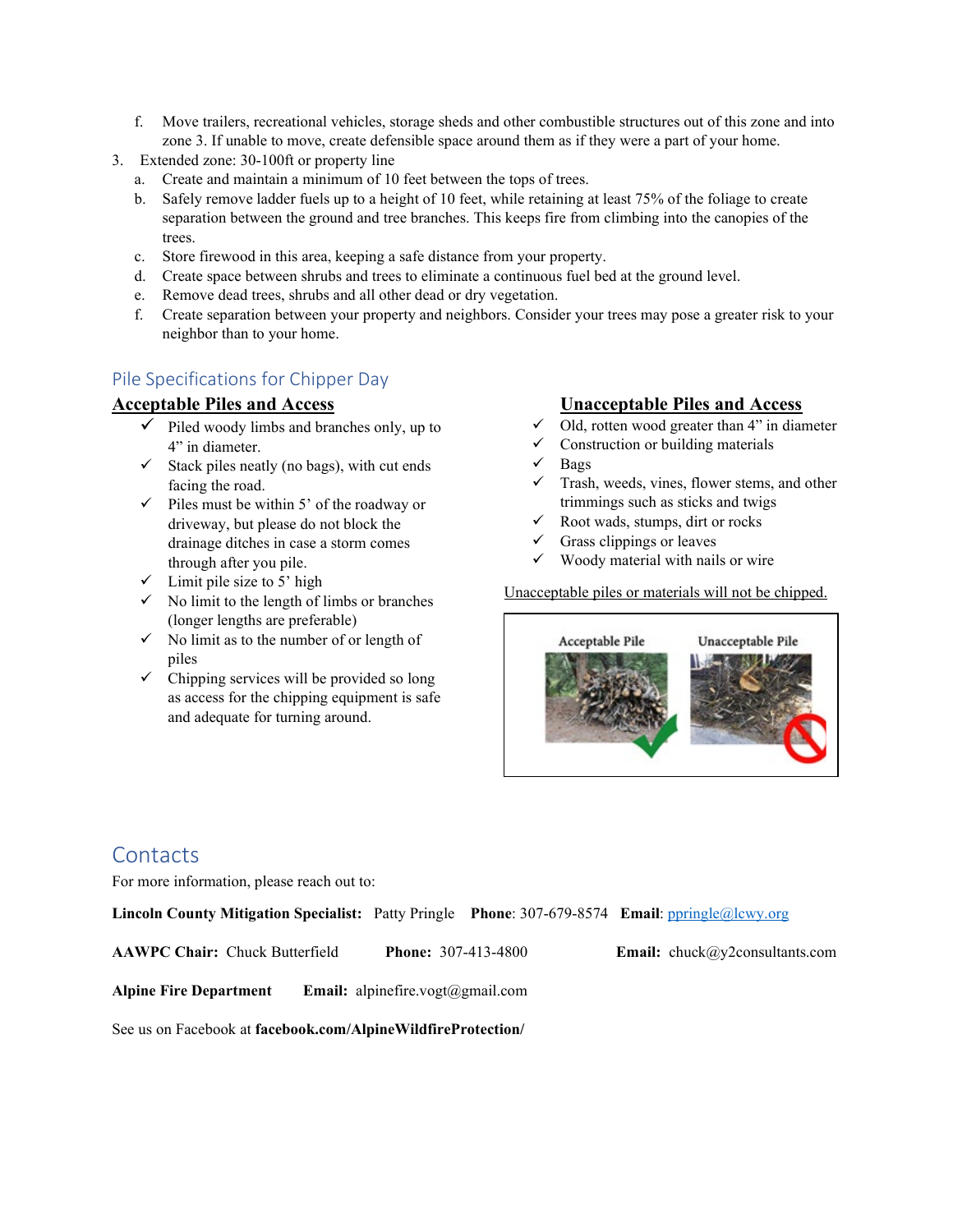### **2022 Chipping Program Landowner Release- Page 1 of 1**

LANDOWNER Name Property Address

<span id="page-5-0"></span>The 2022 Chipping Program is a program of the US Department of Agriculture Forest Service (USFS), Coalitions and Collaboratives, Inc. (CoCo), and Lincoln County Office of Emergency Management (LCOEM), administered by the Alpine Area Wildfire Protection Coalition (AAWPC), and Alpine Fire Department (AFD).

**Work Must Be Completed to Specifications.** All work must be completed according to written specifications provided. The LANDOWNER is responsible for ensuring completion of the work, whether by contracting independently or performing "do-it-yourself" labor.

**Eligible Landowner Contributions.** In-kind contributions such as "do-it-yourself" labor or contracted work are considered eligible landowner contributions. The LANDOWNER must furnish all necessary equipment for "do-it-yourself" labor. If you have any questions, please contact AAWPC BEFORE beginning any work.

The LANDOWNER is able to contract independently, separate from this agreement, to accomplish work. If the LANDOWNER utilizes a contractor, the LANDOWNER is responsible for selecting, entering into a contractual agreement with, and compensating the contractor. No payment from the USFS, AAWPC, LCOEM, AFD or CoCo will be made directly to contractors or to landowners.

Equipment purchases and/or general landscaping practices are not considered eligible contributions. Work not related to the Chipping Program remains ineligible and is not reimbursable.

**Reporting & Eligibility** Landowner practices must be completed, and the Landowner Release and Time, Activity, and Equipment Reporting Forms, and proof of payment for contracted work must be reported to AAWPC by the LANDOWNER to be eligible for this program.

**Landowner is Responsible for Property Boundaries** LANDOWNER is responsible for ensuring that piles and chips are on LANDOWNERs legal property. The USFS, AAWPC, LCOEM, AFD, CoCo or any sub-division, agent, contractor or staff thereof are not responsible for any damages sustained as a result of inaccurately marked property boundaries or to LANDOWNERs property.

**Property Access** LANDDOWNER(S) agree to allow USFS, AAWPC, LCOEM, AFD, CoCo staff, or persons authorized by such agencies access to the property to determine needs, feasibility, and specifications; to enter the property to complete chipping operations; and to certify practice completion. If LANDOWNER(S) cannot be present during site assessments or the day of chipping operations, LANDOWNERS hereby grant permission to USFS, AAWPC, LCOEM, AFD, and CoCo and persons authorized by such agencies to complete the work described above.

**Limitation on Liability** The LANDOWNER(S) agree to hold harmless the USFS, AAWPC, LCOEM, AFD AND CoCo , or any sub-division, agent, contractor or staff thereof, for damages sustained to persons or property as a result of this agreement. The USFS, AAWPC, LCOEM, AFD and CoCo do not make any express or implied warranties. In no event will the USFS, AAWPC, LCOEM, AFD and CoCo and/or their agents be liable to you or any other person o entity for any damages whatsoever, including, without limitation, direct, incidental or indirect damages, special or consequential damages arising out of the services provided hereunder, even if they are foreseeable or have been advised of the possibility of such damages.

The LANDOWNER(S) consent that the USFS, AAWPC, LCOEM, AFD, AND CoCo may utilize photographs of the property for the purposes of reporting, verification, illustration, broadcast, or distribution in any manner. Consent is given without further consideration or compensation.

**Cancellation** If at any time you decide to cancel your application for chipping, you must advise AAWPC. In case of cancellation, you, the LANDOWNER, are still responsible for compensating any hired contractors for services performed in a timely manner.

#### **Thank you for your participation in the Chipping Program!**

I hereby authorize the above work and necessary assessments to be accomplished on my property and allow the USFS, AAWPC, LCOEM, and AFD authorized representatives and contractors to enter onto my property for purpose of conducting said work. I have reviewed the boundaries of the work and certify that I am the owner of the property on which the work is to be performed.

#### **Please sign and send to address below**

| Landowner Signature                                                                         | Phone                      | Date |                                       |
|---------------------------------------------------------------------------------------------|----------------------------|------|---------------------------------------|
| <b>Please mail to:</b> Lincoln County Emergency Management—PO Box 1364—Kemmerer, WY 83101   |                            |      |                                       |
| Any questions please contact:<br><b>Lincoln County Mitigation Specialist: Patty Pringle</b> | <b>Phone: 307-679-8574</b> |      | email: ppringle@lcwy.org              |
| <b>AAWPC Chair: Chuck Butterfield</b>                                                       | <b>Phone: 307-413-4800</b> |      | <b>Email:</b> chuck@y2consultants.com |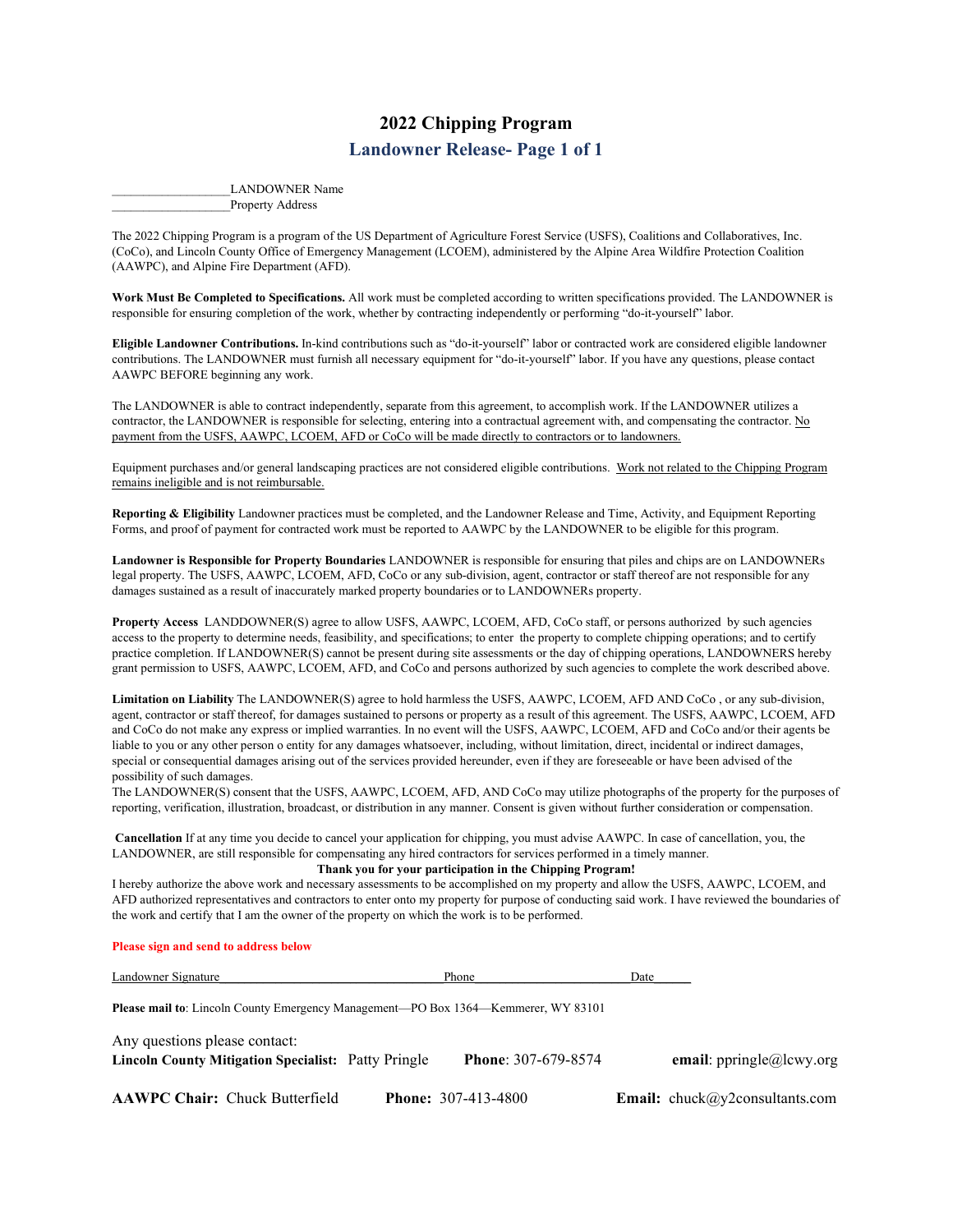### **AAWPC/ AFD Community Wildfire Defensible Space Program**

### **Time, Activity, and Equipment Reporting Form—Page 1 of 2** Incidental Expense Record (In-kind Cash Contributions)

<span id="page-6-0"></span>Please record the date and a detailed description of the expense and the total amount. **Submit all receipts with this record.**

**Eligible expenses:** saw gas, blade sharpening, tool maintenance, contractor expenses, \$0.56/mile for vehicle usage to attend HOA meetings or to remove slash from your property to the dump or the Alpine Slash Pile. **Ineligible expenses:** Tool/ equipment purchase.

| Date                        | Description of Expenses<br>**Attach Receipts (or copies) | Amount   |
|-----------------------------|----------------------------------------------------------|----------|
| Example:<br>$3-10-2021$     | Saw gas (1 gallon)                                       | \$2.88   |
| Example:<br>$3-10-2021$     | Travel-Mileage<br>2 miles x $$0.56/mile$                 | \$1.08   |
| Example:<br>$3 - 15 - 2021$ | Green Forest Inc.<br>Pruning & Thinning Contract         | \$256.00 |
|                             | <b>TOTAL:</b>                                            | \$259.96 |

| Date | Description of Expenses<br>**Attach Receipts (or copies) | Amount |
|------|----------------------------------------------------------|--------|
|      |                                                          |        |
|      |                                                          |        |
|      |                                                          |        |
|      |                                                          |        |
|      |                                                          |        |
|      |                                                          |        |
|      |                                                          |        |
|      |                                                          |        |
|      | <b>TOTAL:</b>                                            |        |

Name:  $\Box$ 

Number of Acres  $\bf{Treated:}$ 

Any questions please contact:

| <b>Lincoln County Mitigation Specialist: Patty Pringle</b> | <b>Phone: 307-679-8574</b> | email: p                     |
|------------------------------------------------------------|----------------------------|------------------------------|
| <b>AAWPC Chair:</b> Chuck Butterfield                      | <b>Phone:</b> 307-413-4800 | <b>Email:</b> chuck $\omega$ |

**Lincoln County Mitigation Specialist:** Patty Pringle **Phone**: 307-679-8574 **email**: ppringle@lcwy.org **AAWPC Chair:** Chuck Butterfield **Phone:** 307-413-4800 **Email:** chuck@y2consultants.com